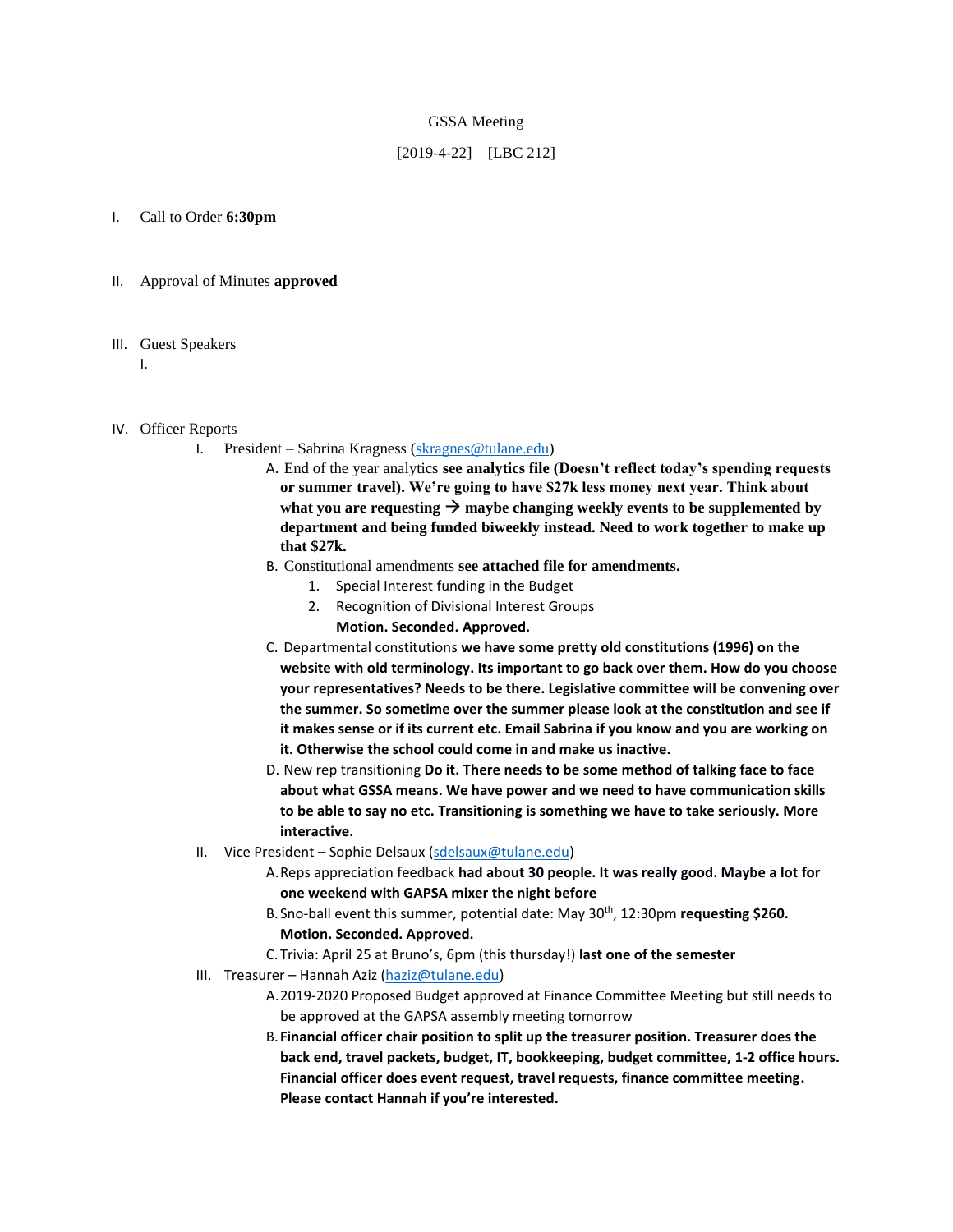- C.Computer Repair Reimbursement (\$755) **Conditional approval. Never been done and cannot never do again. We don't know if the university will let us use the money for this. So, this is pending the approval of the university. We can borrow from the Tech services. Motion. Seconded. 1 Abstention, Approved.**
- D.Buy a computer (\$???) **Conditional vote to look at whether we can borrow from Surplus. Please contact us about that information. But we want to have the money allocated. It could even just be a tablet because all we need is internet. Up to \$400. Motion. Seconded. Approved.**
- E. We have **\$3979.25** in the bank for operating supplies
- F. Travel being funded at 90% for Summer 2019
- G.Travel funding request deadline being extended to 8pm instead of 5pm **Students have up to 3 months depending on when they know they are traveling.**
- H.Event planning/requests resources **If you're planning a large event, please use your resources. Jennifer O'Brien, Events committee, handbook etc. We can't have events during study period and finals. Please pass that on.**
- I. Currently we have **\$3,713.96** in the bank for events.
- J. We have **\$983.34** for speakers
- K.Thus, **\$4,697.30** total **minus \$260 from earlier**
- L. Event Requests

| <b>Departmen</b><br>t    | <b>Event</b><br><b>Title</b>                         | <b>Date</b> | <b>Amount</b><br><b>Requested</b> | <b>Expense</b>                                   | <b>Expected</b><br><b>Attendanc</b><br>e | Per person |
|--------------------------|------------------------------------------------------|-------------|-----------------------------------|--------------------------------------------------|------------------------------------------|------------|
| Physics -<br><b>GSSA</b> | Department<br>Meeting/Ph<br>ysics<br>Journal<br>Club | 6/3/2019    | \$60.00                           | Pizza (4)<br>from<br>Domino's, or<br>other foods | 20                                       | \$3.00     |
| Physics -<br><b>GSSA</b> | Department<br>Meeting/Ph<br>ysics<br>Journal<br>Club | 6/17/2019   | \$60.00                           | Pizza (4)<br>from<br>Domino's, or<br>other foods | 20                                       | \$3.00     |
| Physics -<br><b>GSSA</b> | Department<br>Meeting/Ph<br>ysics<br>Journal<br>Club | 7/1/2019    | \$60.00                           | Pizza (4)<br>from<br>Domino's, or<br>other foods | 20                                       | \$3.00     |
| Physics -<br><b>GSSA</b> | Department<br>Meeting/Ph<br>ysics<br>Journal<br>Club | 7/15/2019   | \$60.00                           | Pizza (4)<br>from<br>Domino's, or<br>other foods | 20                                       | \$3.00     |
| Physics -<br><b>GSSA</b> | Department<br>Meeting/Ph<br>ysics<br>Journal<br>Club | 7/29/2019   | \$60.00                           | Pizza (4)<br>from<br>Domino's, or<br>other foods | 20                                       | \$3.00     |
| Physics -<br><b>GSSA</b> | Department<br>Meeting/Ph<br>ysics<br>Journal<br>Club | 8/12/2019   | \$60.00                           | Pizza (4)<br>from<br>Domino's, or<br>other foods | $\overline{20}$                          | \$3.00     |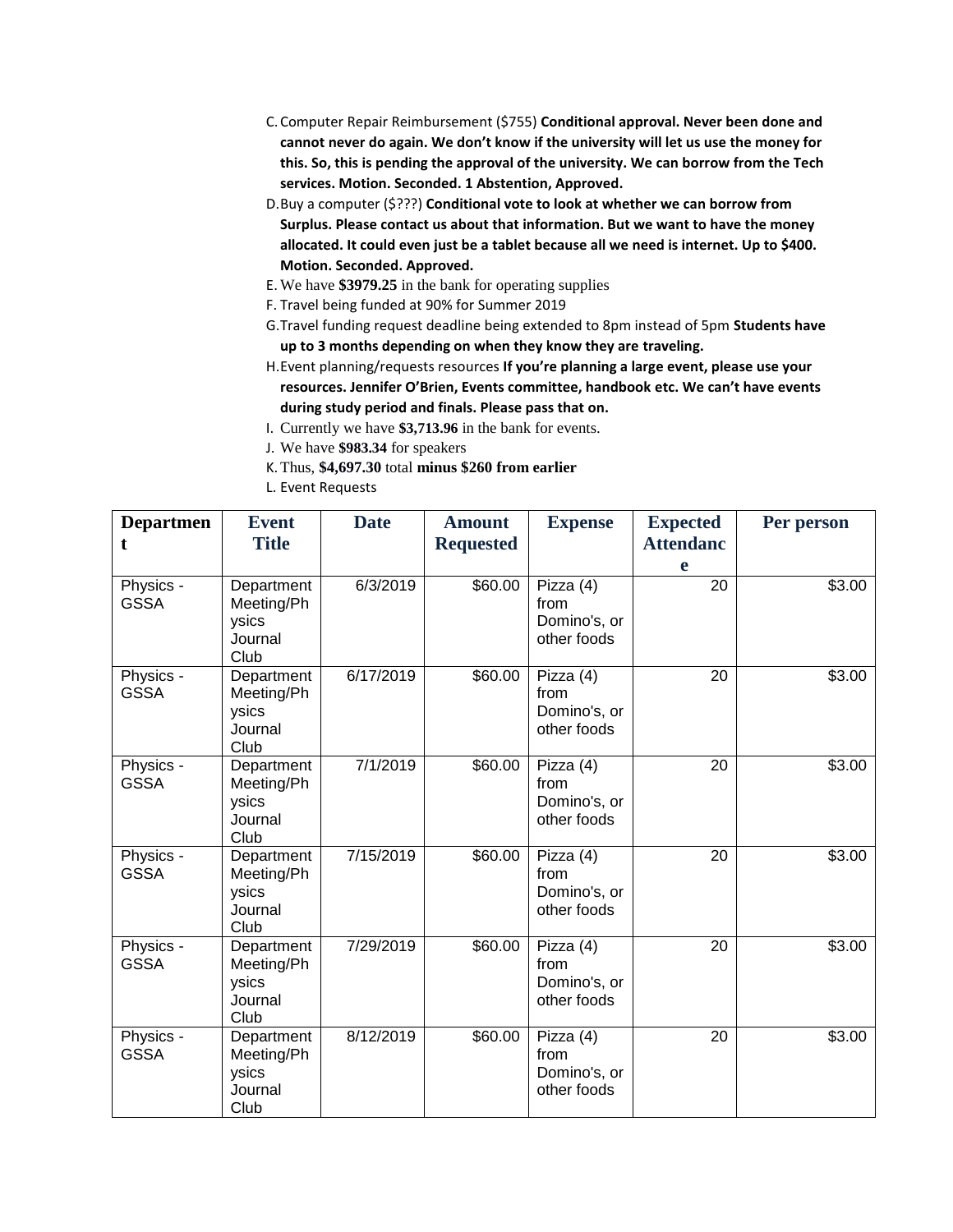| Economics -<br><b>GSSA</b>                                 | Graduate<br>Economics<br><b>Student</b><br>End of the<br>Year<br>Celebration | 5/16/2019                         | \$120.00         | Appetizers<br>and sides<br>from Dat<br>Dog                                                                                                                                                       | 20                                                                                                                    | \$6.00  |
|------------------------------------------------------------|------------------------------------------------------------------------------|-----------------------------------|------------------|--------------------------------------------------------------------------------------------------------------------------------------------------------------------------------------------------|-----------------------------------------------------------------------------------------------------------------------|---------|
| Cell &<br>Molecular<br>Biology -<br><b>GSSA</b>            | $CMB -$<br><b>ATCG</b><br><b>Business</b><br>Meeting                         | 4/29/2019                         | \$180.00         | Food and<br>nonalcoholic<br>beverages<br>from Dat<br>Dog                                                                                                                                         | 15                                                                                                                    | \$12.00 |
| <b>Computer</b><br>Science -<br><b>GSSA</b>                | <b>Computer</b><br>Science<br>End of<br>semester<br>meet-up                  | 5/28/2019                         | $\sqrt{$240.00}$ | 3 Caribbean<br><b>Inspired</b><br>Tacos and a<br>side per<br>attendee                                                                                                                            | 16                                                                                                                    | \$15.00 |
|                                                            |                                                                              | Total w/o<br>events over<br>\$250 | \$900.00         |                                                                                                                                                                                                  |                                                                                                                       |         |
| Anthropology<br>- GSSA                                     | Spring<br>Picnic                                                             | 4/27/2019                         | \$365.00         | Cane's<br>catering<br>(\$202.94)<br>for chicken<br>fingers and<br>drinks.<br>Rouses<br>(\$128.86)<br>for mac and<br>cheese,<br>salad, fruit,<br>plates,<br>plastic<br>utensils                   | 50                                                                                                                    | \$7.30  |
| Chemical &<br>Biomolecular<br>Engineering -<br><b>GSSA</b> | 2019<br>Summer<br>Softball<br>League                                         | 6/3/2019                          | \$750.00         | <b>NORDC</b><br>field<br>reservations<br>at Evans<br>Playground,<br>a bucket of<br>softballs to<br>replace last<br>year's<br>supply,<br>pizza for<br>end of<br>league<br>championsh<br>ip party. | 60, grad<br>students,<br>faculty,<br>post-docs,<br>undergrads<br>associated<br>with<br>summer<br>graduate<br>students | \$12.50 |
|                                                            |                                                                              | Total w/<br>events over           | \$2015.00        |                                                                                                                                                                                                  |                                                                                                                       |         |
|                                                            |                                                                              | \$250                             |                  |                                                                                                                                                                                                  |                                                                                                                       |         |

**Motion to slate under \$250 except Comp. Sci. Seconded. Approved. Motion to vote. Seconded. Approved.** 

**Motion to slate over \$250. Seconded. Approved. Motion to approve. Seconded. Approved.**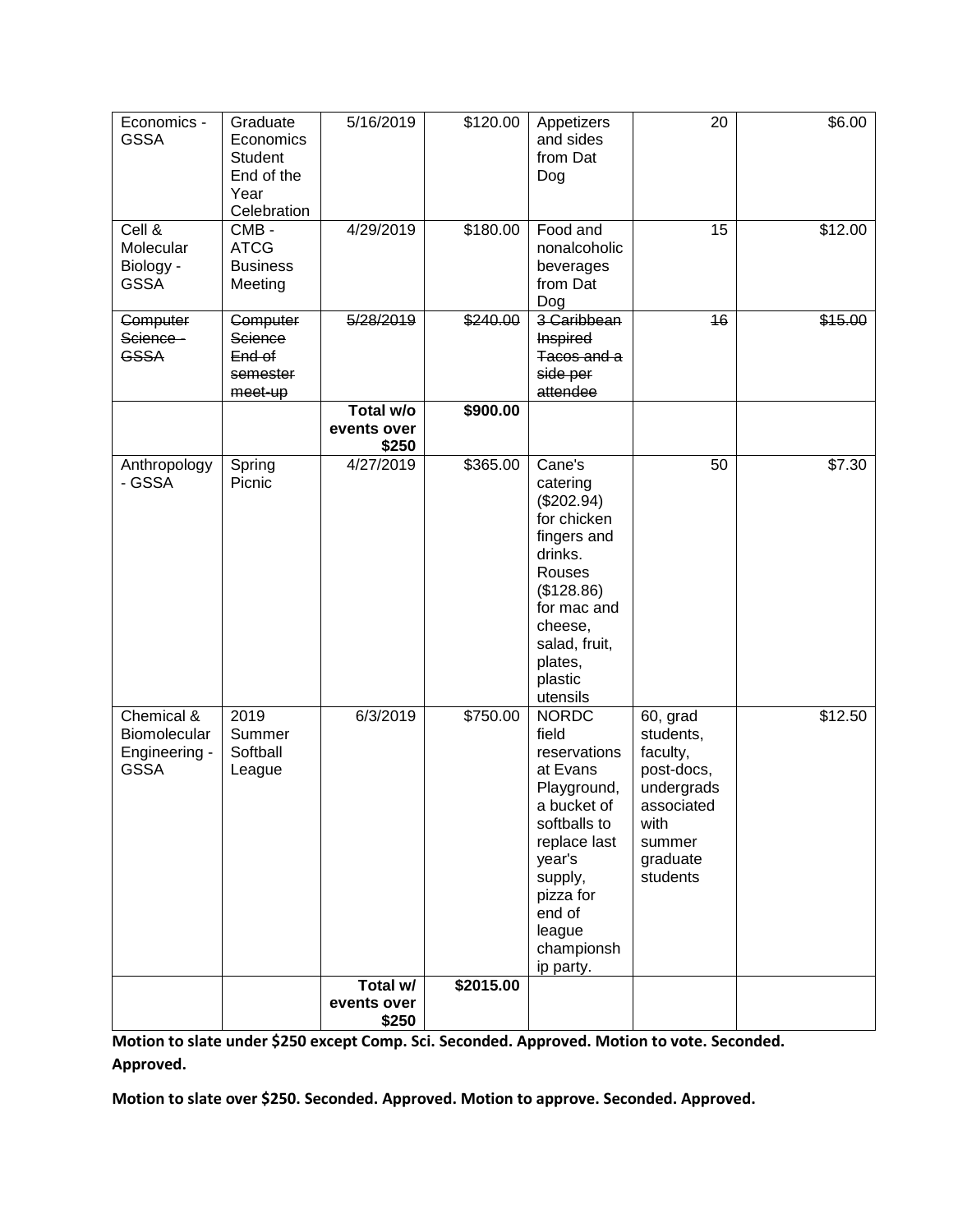# **Itemized Expenses for the Anthropology Spring Picnic**

| Itemized Budget for          |       |                |        |
|------------------------------|-------|----------------|--------|
| Anthropology                 |       |                |        |
| <b>Department Spring</b>     |       |                |        |
| Picnic at the Fly            |       |                |        |
| Cane's                       | Cost  | Quantity       | Total  |
| 100 Chicken Fingers          | 89.99 | $\mathbf{1}$   | 89.99  |
| 2nd 100 Chicken              | 84.99 | $\mathbf{1}$   | 84.99  |
| <b>Fingers</b>               |       |                |        |
| Lemonade                     | 8.99  | $\overline{2}$ | 17.98  |
| Sweet Tea                    | 4.99  | $\mathbf{1}$   | 4.99   |
| <b>Unsweet Tea</b>           | 4.99  | $\mathbf{1}$   | 4.99   |
| Rouses                       |       |                |        |
| Mac and Cheese tray          | 39.99 | $\mathbf{1}$   | 39.99  |
| Fruit Luau Bowl              | 4.79  | 5              | 23.95  |
| Salad tray                   | 29.99 | $\mathbf{1}$   | 29.99  |
| Ice                          | 2.99  | 5              | 14.95  |
| 150 count Paper Plates       | 12.99 | $\overline{1}$ | 12.99  |
| <b>Plastic Utensils</b>      | 6.99  | $\mathbf{1}$   | 6.99   |
|                              |       | <b>TOTAL</b>   | 331.80 |
|                              |       | 9.45 % Tax     | 363.16 |
|                              |       | Requested      | \$365  |
|                              |       |                |        |
| <b>Estimated Attendance:</b> | 50    |                |        |
| Cost Per Person:             | 7.26  |                |        |
|                              |       |                |        |
| NOTE: there is normally      |       |                |        |
| a \$75 reservation fee       |       |                |        |
| for large groups at the      |       |                |        |
| Fly                          |       |                |        |
| that the Anthropology        |       |                |        |
| Department will cover        |       |                |        |

## **Itemized Expenses for the 2019 Summer Softball League**

| <b>Item</b>        | Cost  | Description                                                         |
|--------------------|-------|---------------------------------------------------------------------|
| <b>NORDC</b> field | \$500 | Evans Playground Field Reservations - \$25 per hour for 2 hours for |
| reservations       |       | 10 weeks.                                                           |
| Softballs          | \$50  | Replace worn out softballs from prior year; all equipment from      |
|                    |       | last year will continue to be used.                                 |
| Pizza              | \$200 | End of league/championship party; pizza from Domino's               |
| Total              | \$750 |                                                                     |

**League starts 1st week of June until the last week of July**

IV. Secretary – Amanda Reusch (areusch@tulane.edu)